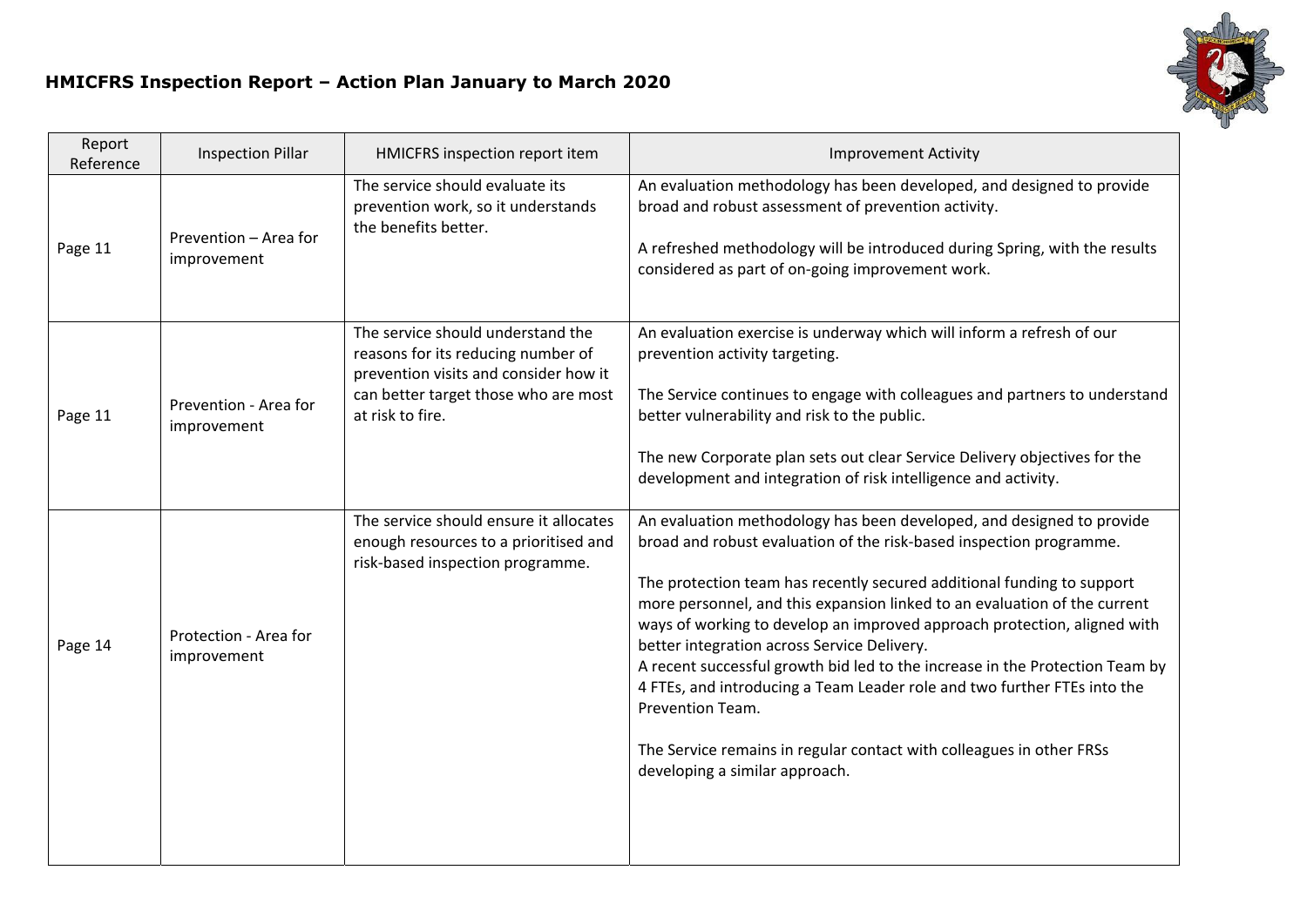| Page 14 | Protection - Area for<br>improvement | The service should review its response<br>to false alarms to ensure operational<br>resources are used effectively (termed<br>'unwanted fire signals').                         | An evaluation of the Thames Valley Fire and Rescue Services Automatic Fire<br>Alarm policies is shortly to commence, led by the BFRS Head of Service<br>Delivery.<br>The initial meeting with colleagues in Oxfordshire and Royal Berkshire will<br>take place towards the end of February. Once the scope is agreed, the<br>evaluation project will commence.                                                                                                                                                                                                                                                                                                                                                                                                                                                                                                      |
|---------|--------------------------------------|--------------------------------------------------------------------------------------------------------------------------------------------------------------------------------|---------------------------------------------------------------------------------------------------------------------------------------------------------------------------------------------------------------------------------------------------------------------------------------------------------------------------------------------------------------------------------------------------------------------------------------------------------------------------------------------------------------------------------------------------------------------------------------------------------------------------------------------------------------------------------------------------------------------------------------------------------------------------------------------------------------------------------------------------------------------|
| Page 14 | Protection - Area for<br>improvement | The service should ensure it works<br>with local businesses and large<br>organisations to share information<br>and expectations on compliance with<br>fire safety regulations. | The protection team has recently secured additional funding to support<br>more personnel, and this expansion linked to an evaluation of the current<br>ways of working to develop an improved approach protection, aligned with<br>better integration across Service Delivery.<br>The Service remains in regular contact with colleagues in other FRSs<br>developing a similar approach.                                                                                                                                                                                                                                                                                                                                                                                                                                                                            |
| Page 16 | Response - Area for<br>Improvement   | The service should ensure it has a<br>sustainable system to provide its<br>operational response model.                                                                         | Following a review of the Resourcing Model, the Service has commenced<br>work to improve further availability of appliances and disposition of staff.<br>The introduction of new staff contracts has led to a better employment<br>proposition for staff, which in turn provides resilience and opportunity.<br>Total staffing numbers remain low, and the review has identified a range of<br>areas in which efficiency can be improved. These efficiencies will be<br>supported by the introduction of 20 additional firefighters to the<br>establishment following a recent successful growth bids.<br>The Service has clear plans for the recruitment and introduction of these<br>new staff, which will have a significant and positive impact to appliance<br>availability, and corresponding reduction in the use of Bank Shifts over the<br>next two years. |
| Page 16 | Response - Area for<br>Improvement   | The service should improve the<br>availability of its on-call fire engines to                                                                                                  | Following a review of the Resourcing Model, the Service has commenced<br>work to improve further availability of appliances and disposition of staff.                                                                                                                                                                                                                                                                                                                                                                                                                                                                                                                                                                                                                                                                                                               |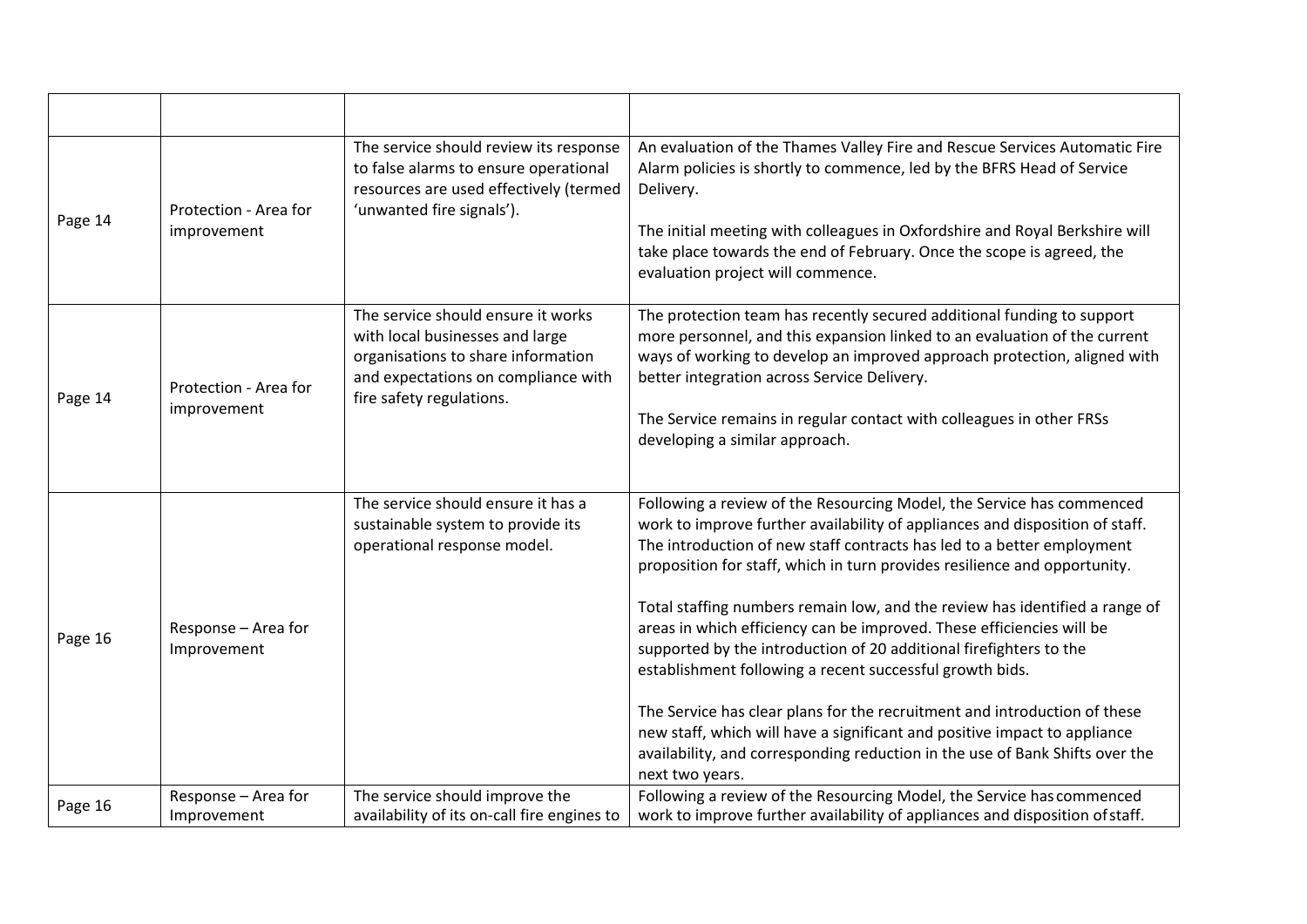|         |                               | respond to incidents.                                                                                                                                                                                   | The introduction of new on-call contracts has led to a better employment<br>proposition for staff, which in turn provides resilience and opportunity.<br>Recruitment activity has focussed on identified stations, and this will be<br>sustained over the coming years. The Service is considering alternative ways<br>to use on-call staff including the development of second and third line<br>availability. This provides a further way through which further resilience of<br>the Resource Model can be achieved and through which the impact and<br>demand on the primary employment, and personal circumstances, of On-call<br>staff can be minimised                                                                                                                                                                                                                                                                                                                                                                                                                             |
|---------|-------------------------------|---------------------------------------------------------------------------------------------------------------------------------------------------------------------------------------------------------|------------------------------------------------------------------------------------------------------------------------------------------------------------------------------------------------------------------------------------------------------------------------------------------------------------------------------------------------------------------------------------------------------------------------------------------------------------------------------------------------------------------------------------------------------------------------------------------------------------------------------------------------------------------------------------------------------------------------------------------------------------------------------------------------------------------------------------------------------------------------------------------------------------------------------------------------------------------------------------------------------------------------------------------------------------------------------------------|
| Page 23 | Efficiency-<br>Recommendation | Ensure it has the capacity and<br>capability to support its activity in its<br>public safety plan;                                                                                                      | Officers adopted a zero-based budget approach when developing the<br>budget proposal for 2020/21. This approach has been developed alongside<br>the new Public Safety Plan and feedback from our recent inspection report<br>from HMICFRS. Although our report noted that the inspectorate "would like<br>to see improvements in the year ahead, but without increased funding, it is<br>difficult to see where progress can be made" the zero-based budget<br>approach has identified some key opportunities within the current<br>budgetary constraints:<br>Increasing the wholetime establishment by up to 20 firefighters in<br>2020/21, with the potential to increase by a further 10 in the<br>following year (depending on the outcome of the comprehensive<br>spending review)<br>Increasing the Protection Team by 4 FTEs and introducing a Team<br>Leader role and two further FTEs into the Prevention Team.<br>Introducing a Head of Technology, Transformation and Programme<br>Management Office (PMO) to manage the actions required<br>following our inspection report. |
| Page 23 | Efficiency-<br>Recommendation | Consult with the people of<br><b>Buckinghamshire and Milton Keynes</b><br>on options to have the most effective<br>and efficient response against the<br>financial environment in which it<br>operates. | The 2020-2025 Public Safety Plan (PSP) was approved for public consultation<br>at the Authority's 18 September 2019 meeting. The consultation was open<br>for an eight-week period from 23 September to 18 November 2019.<br>Officers will proceed with the further development of the strategy proposals<br>set out in the PSP having regard to the consultation feedback as they are<br>progressed and to undertake further consultations with stakeholders                                                                                                                                                                                                                                                                                                                                                                                                                                                                                                                                                                                                                            |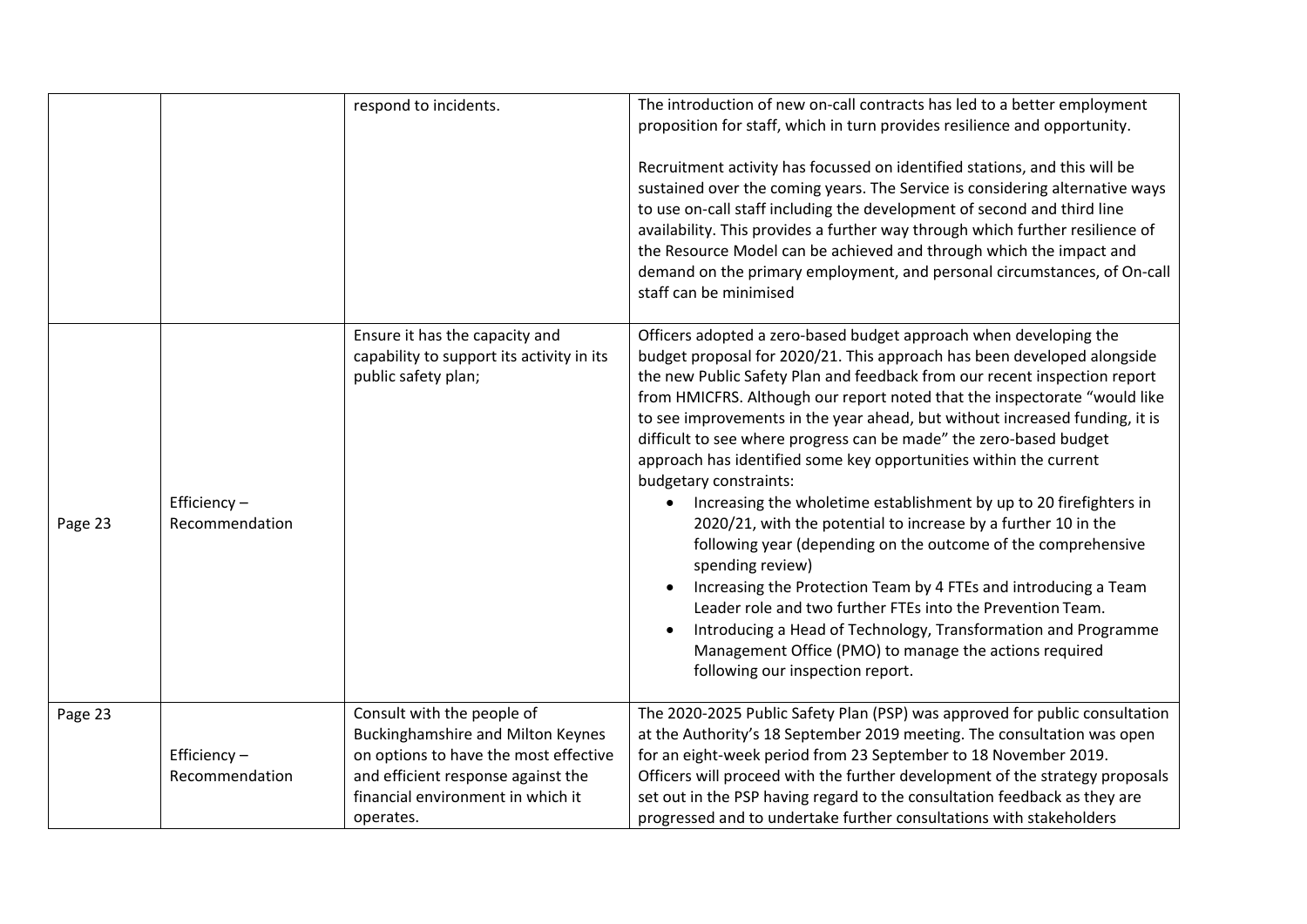|         |                                      |                                                                                                                                                                                | potentially affected by any specific changes arising from their<br>implementation.                                                                                                                                                                                                                                                                                                                                                                                                                                                                                                                                                                                                                                                                                  |
|---------|--------------------------------------|--------------------------------------------------------------------------------------------------------------------------------------------------------------------------------|---------------------------------------------------------------------------------------------------------------------------------------------------------------------------------------------------------------------------------------------------------------------------------------------------------------------------------------------------------------------------------------------------------------------------------------------------------------------------------------------------------------------------------------------------------------------------------------------------------------------------------------------------------------------------------------------------------------------------------------------------------------------|
| Page 25 | Efficiency - Area for<br>Improvement | The service should use sound financial<br>management to ensure all additional<br>costs such as pension liability are<br>accounted for and that there is a<br>contingency plan. | The zero-based budgeting approach adopted for 2020/21 reviewed all costs<br>to ensure that the right amount of money is being spent in the right places.<br>The Medium Term Financial Plan (MTFP) for 2020/21 to 2024/25 shows two<br>scenarios, one with the continuation of the pension grant funding and the<br>other showing the impact if it were to cease after 2020/21.<br>Further work will be undertaken to develop a longer-term financial strategy<br>following approval of the PSP. This will include the development of<br>alternative scenarios and contingency plans.                                                                                                                                                                                |
| Page 31 | People-Area for<br>Improvement       | The service should put in place an<br>achievable succession plan, for the<br>whole organisation.                                                                               | The Service has established Strategic Workforce and Succession Planning<br>processes, incorporating Public Safety Plan and future external and internal<br>challenges. These are being refreshed to ensure they provide the necessary<br>Service resilience.<br>This provides the opportunity to refresh the workforce through the<br>identification of people; internal and where required external to fill<br>identified key positions.                                                                                                                                                                                                                                                                                                                           |
| Page 33 | People - Area for<br>Improvement     | The service should plan to be more<br>ambitious in its efforts to attract a<br>more diverse workforce which better<br>reflects the community it serves.                        | Recruitment and inclusion strategies are regularly refreshed to ensure our<br>workforce is representative of our communities.<br>There is increasing focus on positive action for female and BAME<br>recruitment. We operate open, fair recruitment and selection processes for<br>staff and new applicants. HR staff provide support during recruitment and<br>selection to minimise the risk of discrimination and we are commencing<br>training on unconscious bias, initially for recruiting managers.<br>Ongoing engagement with the community, including careers fairs, and have-<br>a-go days, are in place to encourage female and BAME groups to apply for<br>roles in the organisation, and understand the diverse range of careers<br>available to them. |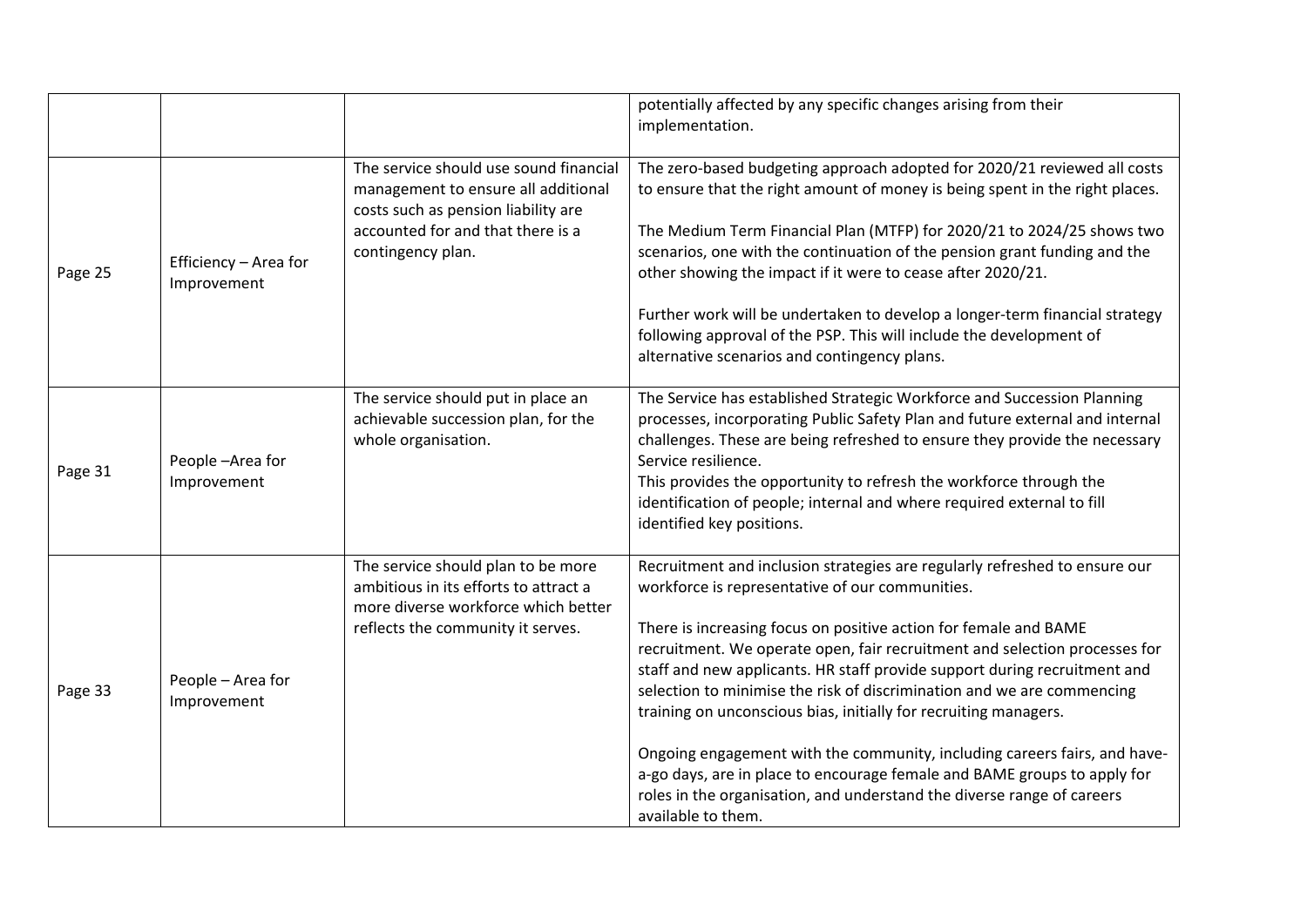|         |                                  |                                                                                                                                               | The Equality, Diversity and Inclusion (EDI) group are currently working on<br>the objectives for the next 6, 12, 18 months.                                                                                                                                                                                                                                                                                                                                                                                                                                                                                                                                                                                       |
|---------|----------------------------------|-----------------------------------------------------------------------------------------------------------------------------------------------|-------------------------------------------------------------------------------------------------------------------------------------------------------------------------------------------------------------------------------------------------------------------------------------------------------------------------------------------------------------------------------------------------------------------------------------------------------------------------------------------------------------------------------------------------------------------------------------------------------------------------------------------------------------------------------------------------------------------|
| Page 34 | People – Area for<br>Improvement | The service should put in place an<br>open and fair process to identify,<br>develop and support high-potential<br>staff and aspiring leaders. | Established staff development and succession plans exist to improve our<br>ability to identify leadership potential. These are being further enhanced.<br>The introduction of the 'Aspiring Leaders Pathway (ALP)' process, available<br>to all staff, is more inclusive and transparent for talent identification.<br>The Authority's talent management programme, continues to ensure<br>replenished development pools at each level.<br>A pilot scheme to identify and develop future leaders in the Service was<br>successfully employed to recruit an interim replacement for the Head of<br>Service Development, and a programme to support and develop newly<br>recruited or promoted managers is ongoing. |

## 2020-2021 Growth bids:

| <b>Growth Bid</b>                                                     | <b>Amount</b> |
|-----------------------------------------------------------------------|---------------|
| Increase Wholetime Establishment by up to 20 £709,655<br>Firefighters |               |
| Increase Wholetime Bank Budget                                        | £613,830      |